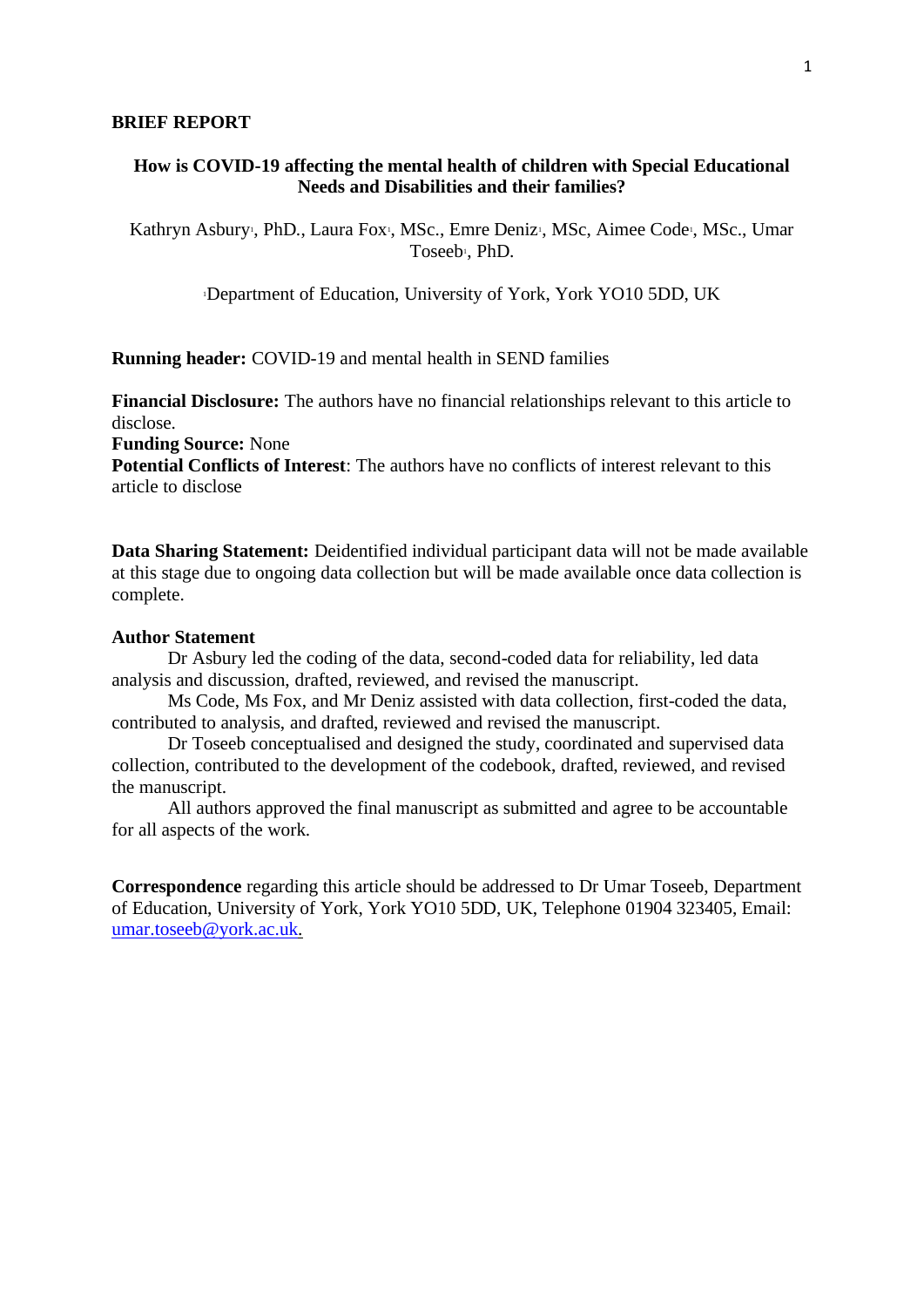#### **Abstract**

Parents of children with Special Educational Needs and Disabilities in the UK (*n*=241) were asked to describe the impact of COVID-19 on their own mental health and that of their child. An inductive content analysis of the data was undertaken. Both parents and children appear to be experiencing loss, worry and changes in mood and behaviour as a result of the rapid social changes that have occurred. Some parents reported feeling overwhelmed and described the impact of child understanding and awareness. Finally, a minority of parents reported that COVID-19 has had little impact on mental health in their family, or has even led to improvements. Implications for how to support these families in the immediate future are discussed.

## **Keywords**

COVID-19; Special Educational Needs; Disabilities; Mental Health; Parents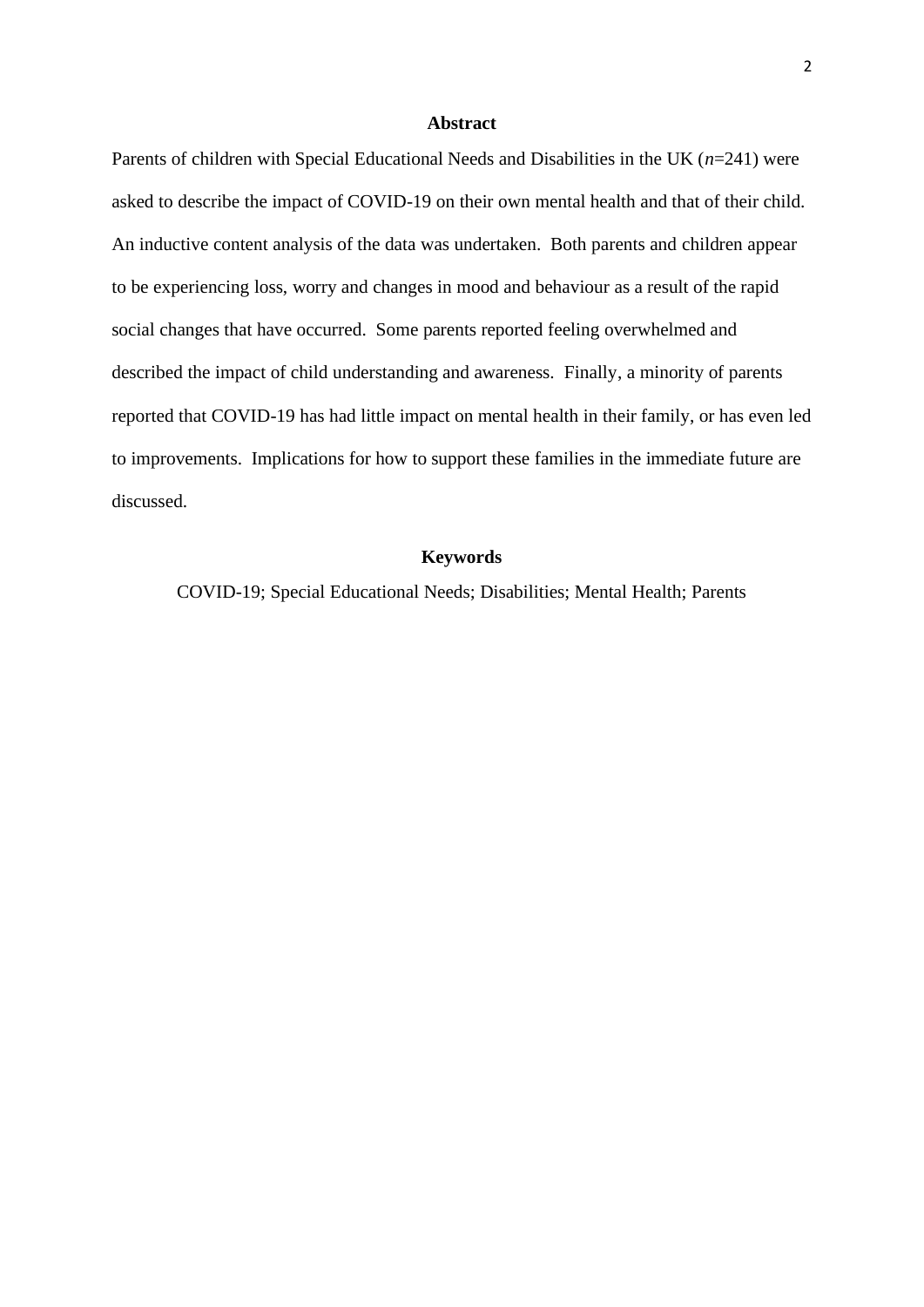# **How is COVID-19 affecting the mental health of children with Special Educational Needs and Disabilities and their families?**

The need to protect vulnerable people from COVID-19, and not overwhelm the health service, has led to major social change in the UK over a very short period of time. Since 23<sup>rd</sup> March 2020, UK residents have been required to stay at home and observe social distancing. In cases where they have symptoms of COVID-19, or are particularly vulnerable to its effects, they are required to fully self-isolate. At the same time, UK schools were closed to all but keyworkers' children and vulnerable groups. These vulnerable groups include some children with Special Educational Needs and Disabilities (SENDs), particularly those with an Education and Health Care Plan (EHCP). However, due to the risks involved, many families with a child eligible to attend school have not chosen to take up a place.

There are good reasons to believe that this pandemic, and our response to it, may affect children with SEND and their families disproportionately, and that this may have negative implications for their mental health. Some mental health problems are known to be associated with SENDs in normal circumstances, such as anxiety in Autism Spectrum Conditions (ASCs: van Steensel & Heeman, 2017). It seems likely that the scale and speed of the social change that has occurred since 23rd March could exacerbate existing mental health problems and trigger new ones.

Families who are raising children with SENDs face more stressors, on average, than those with neurotypical children (McConnell & Savage, 2015: McStay et al., 2014). Such stressors can influence the quality of family relationships, making patient and empathic parenting challenging at times (Osborne et al., 2008). Teachers also experience stress in working with children with SENDs, leading to a pattern of some burning out and leaving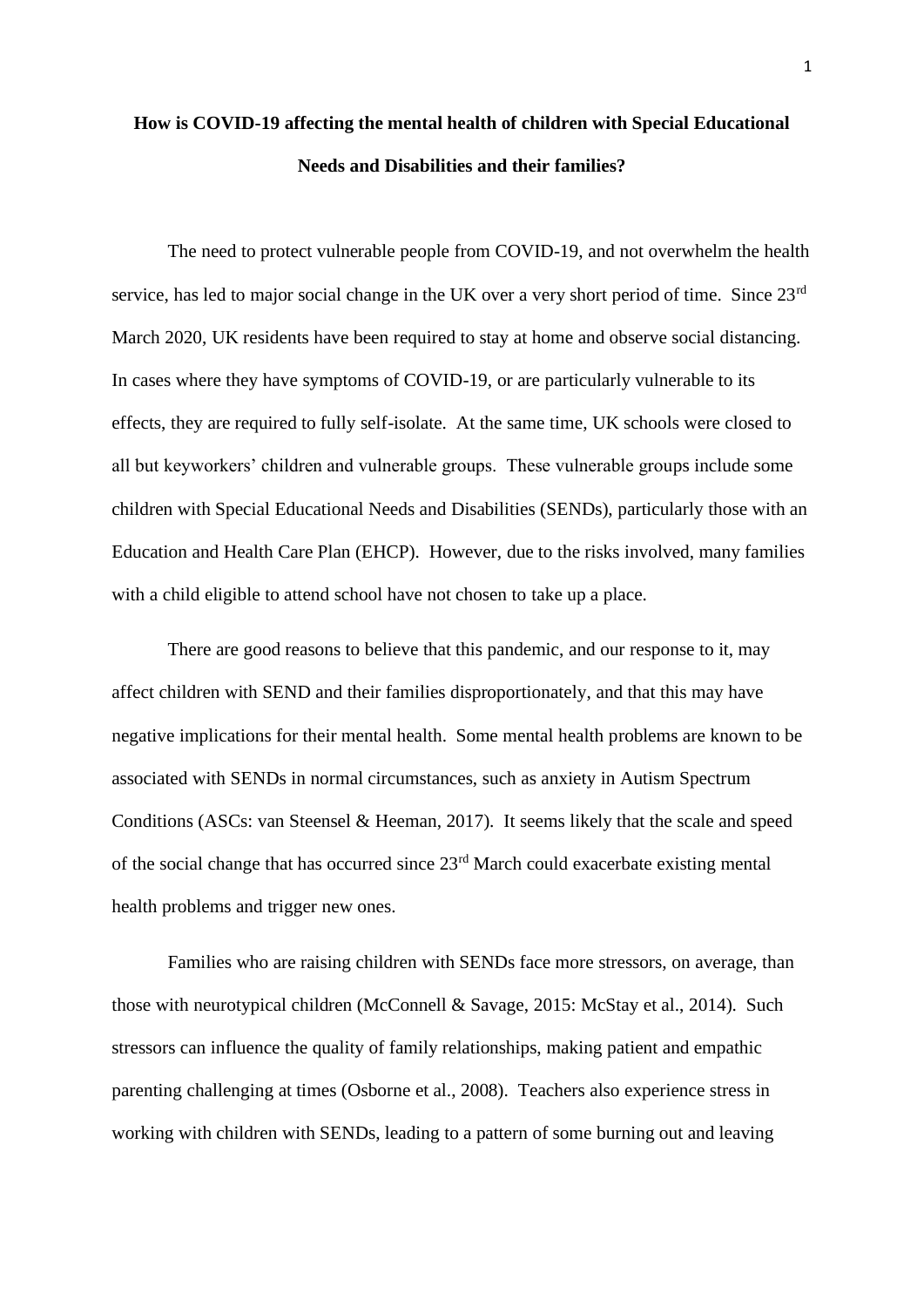special education (Brunsting et al., 2014), with some research suggesting that perceived support may be a protective factor (Langher et al., 2017).

Staying at home, and in most cases not attending school, creates a uniquely stressful situation for children with SENDs and their families. Carefully developed routines have been disrupted; support networks have disintegrated; and parents have been asked to do a job that trained teachers find challenging, without any training. These changes have happened abruptly and the consequences could be particularly profound in the SEND community. It is therefore important to ask how COVID-19 is affecting the mental health of these families, with a view to gaining insight into how schools and society can support them over the coming months.

## **Methods**

#### *Ethics*

Ethical approval for this study was granted by the Department of Education Ethics Committee, University of York (Reference: 20/05).

#### *Participants*

Participants were 241 parents or carers of school-aged children with SENDs in the United Kingdom (*M* age=9 years; Range=5-18). Of the children, 71% were boys; 88% were White British (remainder: 6% Mixed, 3% Asian, 2% White non-British, 1% Other); 44% were in mainstream schools and 70% had an EHCP. School places were made available to 73% of the sample but only 8% had taken up their place. The range of SENDs that were represented can be seen in Table 1.

#### TABLE 1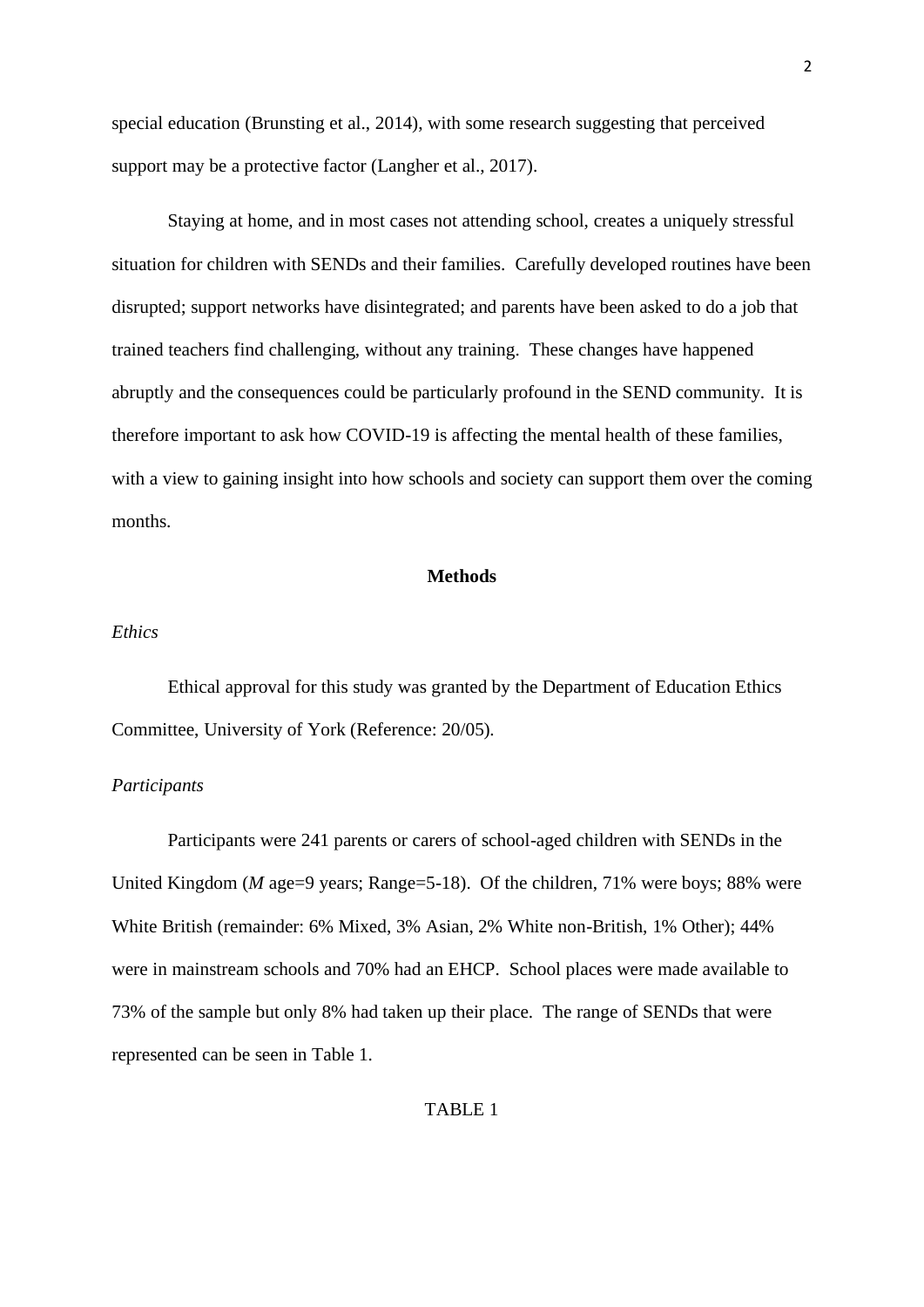Of the 241 parents/carers who participated, 92% were mothers, 95% were from England (remainder from Scotland and Wales) and 63% had a pre-tax household income of less than £40,000 (approximate UK median income). Participants were recruited between  $22<sup>nd</sup>$  March and 1<sup>st</sup> April 2020 during the first fortnight after school closures, via existing research networks, special schools and online platforms.

## *Measures*

As part of a wider project on the impact of COVID-19 on families with children with SEND, participants were asked to answer the following free response question: *Please describe in your own words how the coronavirus outbreak is affecting your mental health and your child's mental health.*

#### *Coding and Analysis*

An exploratory, inductive content analysis was undertaken (Bengtsson, 2016). As an initial step all five authors independently coded data from the same 15 participants and discussed this 'open coding' process in detail. On the basis of these discussions, the authors independently coded data from a further 15 participants and, following detailed discussions, agreed codes. This process was used to develop a codebook made up of 48 codes (see Table 2). We divided the remaining data (from 211 participants) between three researchers who each used the codebook to code one-third of the data. A second rater independently coded 20% of the data, selecting every fifth participant in all three batches of data (*n*=43). We tested for intercoder reliability using Fleiss' kappa and the results of this analysis are shown in Table 2.

#### TABLE 2

We found moderate to strong intercoder agreement for most of the 48 codes applied to the data. Fleiss' kappa measures the level of agreement over and above chance with 0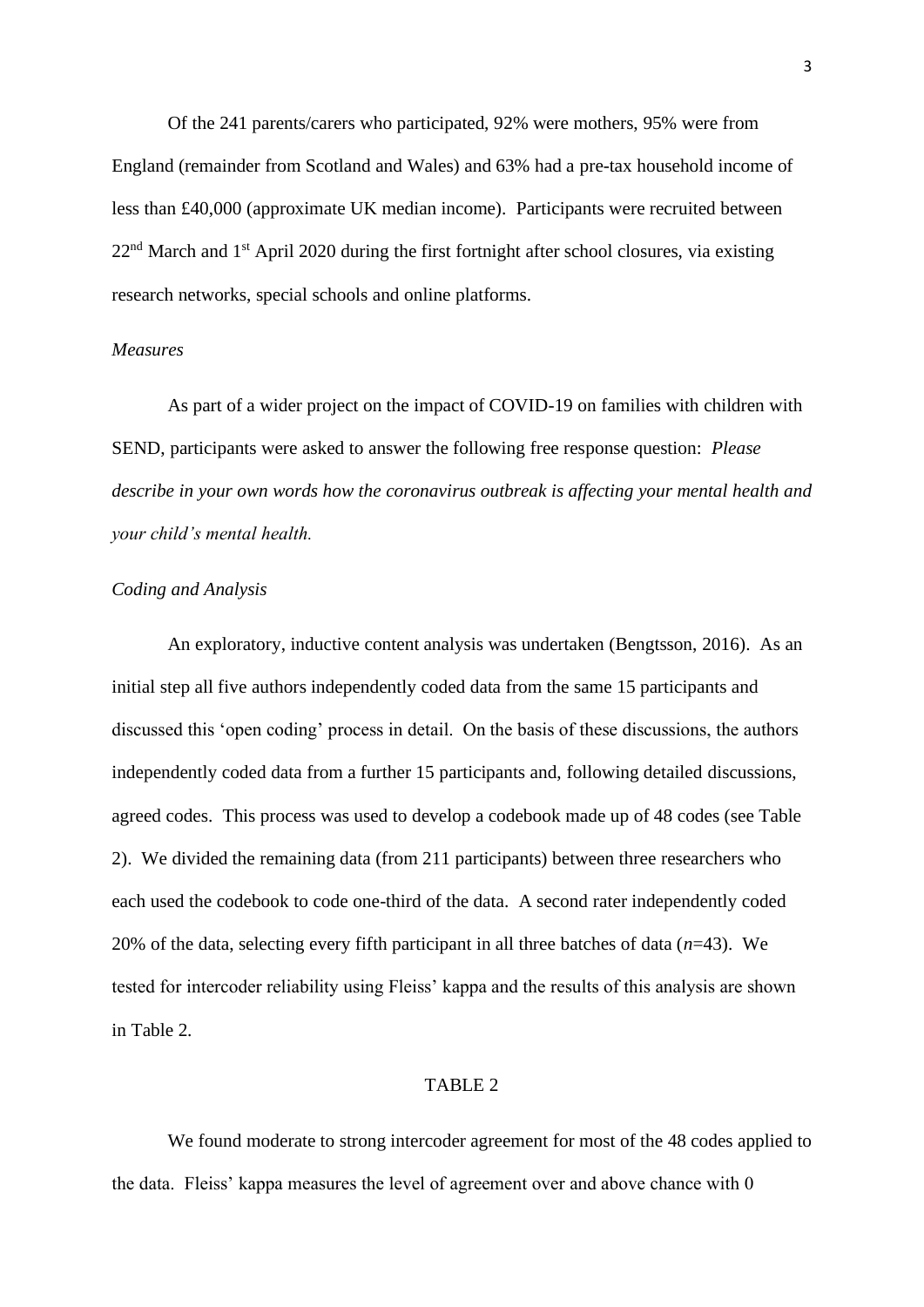suggesting that agreement is no better than chance and 1 indicating perfect agreement. Altman (1999) suggests that  $\kappa$ <0.20 is poor, 0.21-0.40 is fair, 0.41-0.60 is moderate, 0.61-0.80 is good and 0.81-1.00 is very good. Table 2 shows that agreement on 41 of the 48 codes was either very good (26) or good (15). Of the remaining seven codes agreement on three was moderate/fair and agreement was poor for four. This was largely explained by these codes being applied in few cases  $\left(\langle -3 \rangle\right)$ , exaggerating the effects of disagreement. The second rater reviewed the full dataset to ensure that the seven codes with agreement that was neither good nor very good were applied consistently and discussed areas of disagreement with the original coders. Final tweaks were made to the codebook and the agreed codes were clustered into categories. Our analysis was manifest rather than latent, attempting to stay close to the participants' own words rather than identifying underlying meanings.

## **Results and Discussion**

The frequencies for the agreed codes are shown in Table 3. It is clear that a large proportion of families report that COVID-19 has affected their mental health, often leading to an increase in anxiety and fear. Smaller numbers also reported increases in distress, low mood and stress. The data suggests that more parents than children have experienced increased anxiety (44% vs 25%), although it is important to note that this is parent-reported data, and stress (12% vs 5%) but frequencies for parent-reported fear, distress and low mood were similar for parents and children.

#### TABLE 3

Our final 35 codes were organised into six categories that represent the impact of COVID-19 on mental health as reported by these SEND families: Worry; Loss; Mood, Emotions & Behaviour; Knowing what is going on; Overwhelmed and Minimal or Positive Impact, shown in Table 4.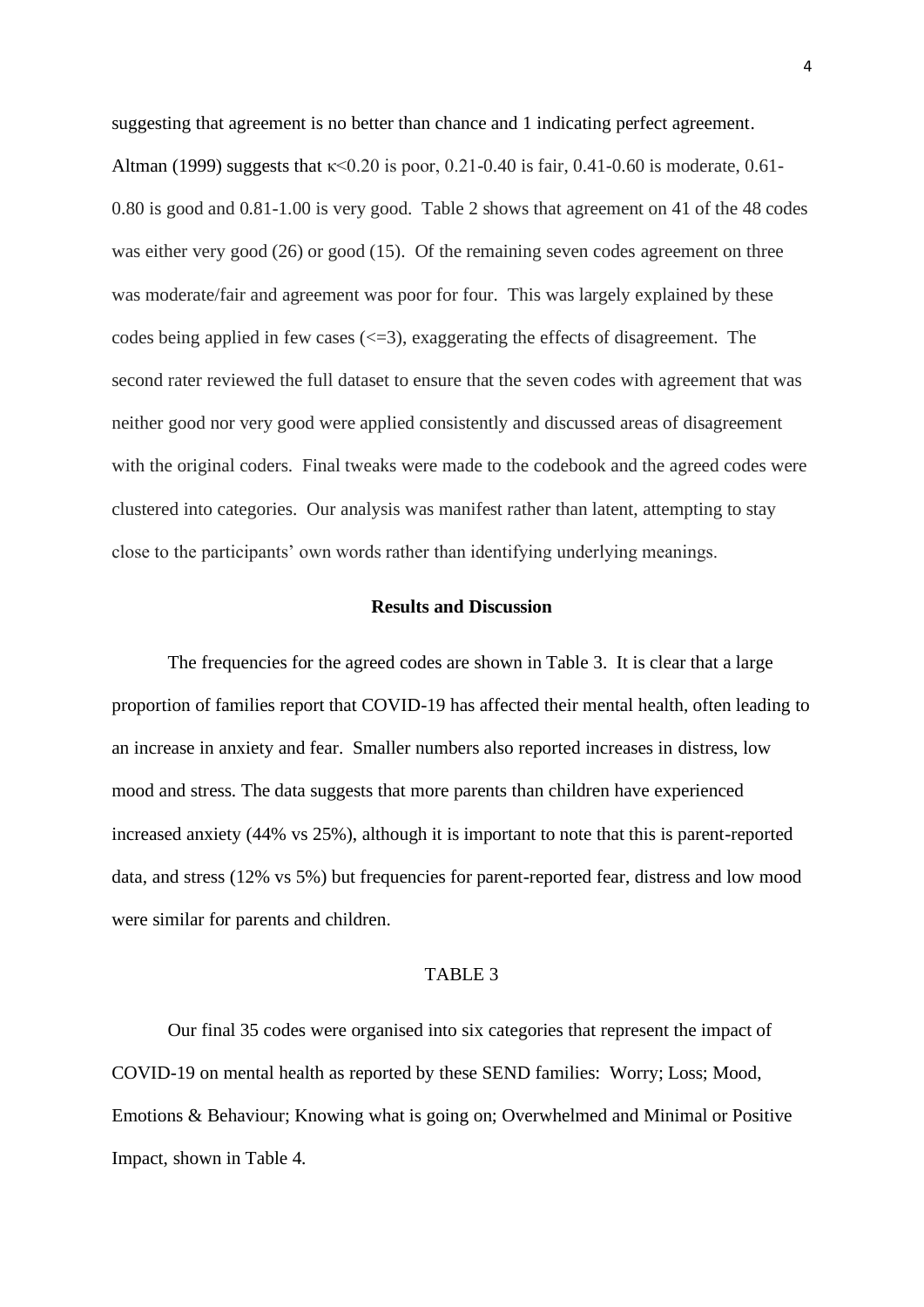#### TABLE 4

*Worry* was sub-divided into three sub-categories: worry for self, worry for others and general worry. Although some of the worry described is likely to be shared by parents and children in general, the majority was specific to families with a child with SENDs. The examples given in Table 4 illustrate the point that participants often described extreme anxiety reactions that are not likely to be commonplace in the general population, and that are characterised by known features of SENDs e.g. restricted food preferences. Also, parental worry for others, particularly concern for their child's future, focused on their children falling even further behind in school because they did not know how to meet their needs, and worries about who would look after them if they (the parent) died as a result of COVID-19. The level of worry many SEND families report appears to be substantial and serious, and supporting these families in ways that will help to alleviate or reduce their anxiety should be a priority for education, health and social care professionals.

*Loss* was also described by many participants as a result of COVID-19, and these losses were organised into four sub-categories: loss of routine, loss of support network and structures, loss of specialist input and, for a minority, financial loss. Some of these losses are likely to be widespread in the community, such as loss of access to support networks, changes in routine and financial losses. However, the data suggests that, in some cases, the effects of these widespread losses are amplified in families with a child with SENDs because the challenge of meeting the child's needs is simply greater. Also, for some children with SENDs it is not possible to explain why these losses have occurred, creating further difficulties. We have several examples in the data of lone parents who are isolated with a child who displays very challenging behaviour without access to any of the support and respite that usually helps them to fulfil their parental role effectively. These lone parent SEND families appear particularly vulnerable in the current situation. Furthermore, there is a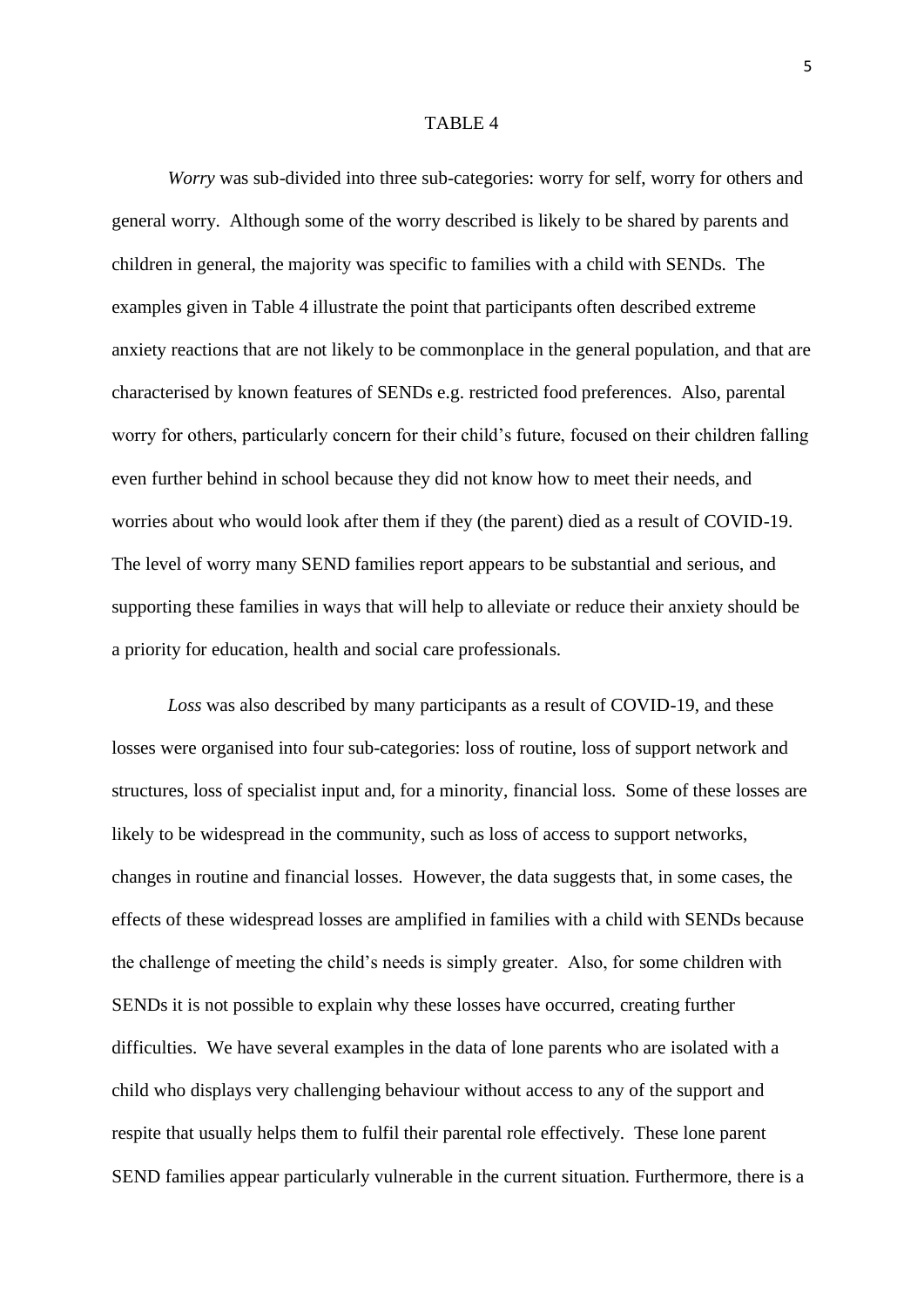suggestion that some parents feel that during the first fortnight of school closures their children were insufficiently supported. In some cases this was because no tailored support was offered (e.g. children in mainstream classrooms being provided with the same input as the rest of the class). Parents also mentioned a pressing need for some children to see familiar faces, such as those of their teacher or teaching assistant, a need that while shared by some neurotypical children is likely to be amplified for children with SENDs such as ASCs.

*Moods, emotions and behaviour*, including low mood, acting out and behaviour change, were mentioned by many participants. While low mood and distress are likely to be widespread the data suggests they may be experienced more severely within the SEND community. The types of challenging behaviour described in Table 4 are clearly difficult for both parents and children to cope with, involving police, violence to self and others and a level of destructiveness that is likely to be uncommon among children of equivalent ages without SENDs. The distress this causes suggests that support is needed before crisis point is reached in some families.

*Knowing what is going on* was a key element of some participants' responses. Parents described situations in which a child's low level of understanding led to distress because they could not understand why everything had changed. In the cases of minimally verbal children their disorientation was sometimes expressed in challenging behaviour. The data suggests that better understanding was associated with better outcomes. One way to address this issue may be to prioritise children known to have limited understanding and to create resources that may help to enhance their understanding, such as social stories, while working to ensure that those aspects of life that *can* stay the same (or similar) *do* stay the same (or similar) e.g. providing remote face to face support. Child awareness of the situation was described as having both positive and negative effects in that while some children seem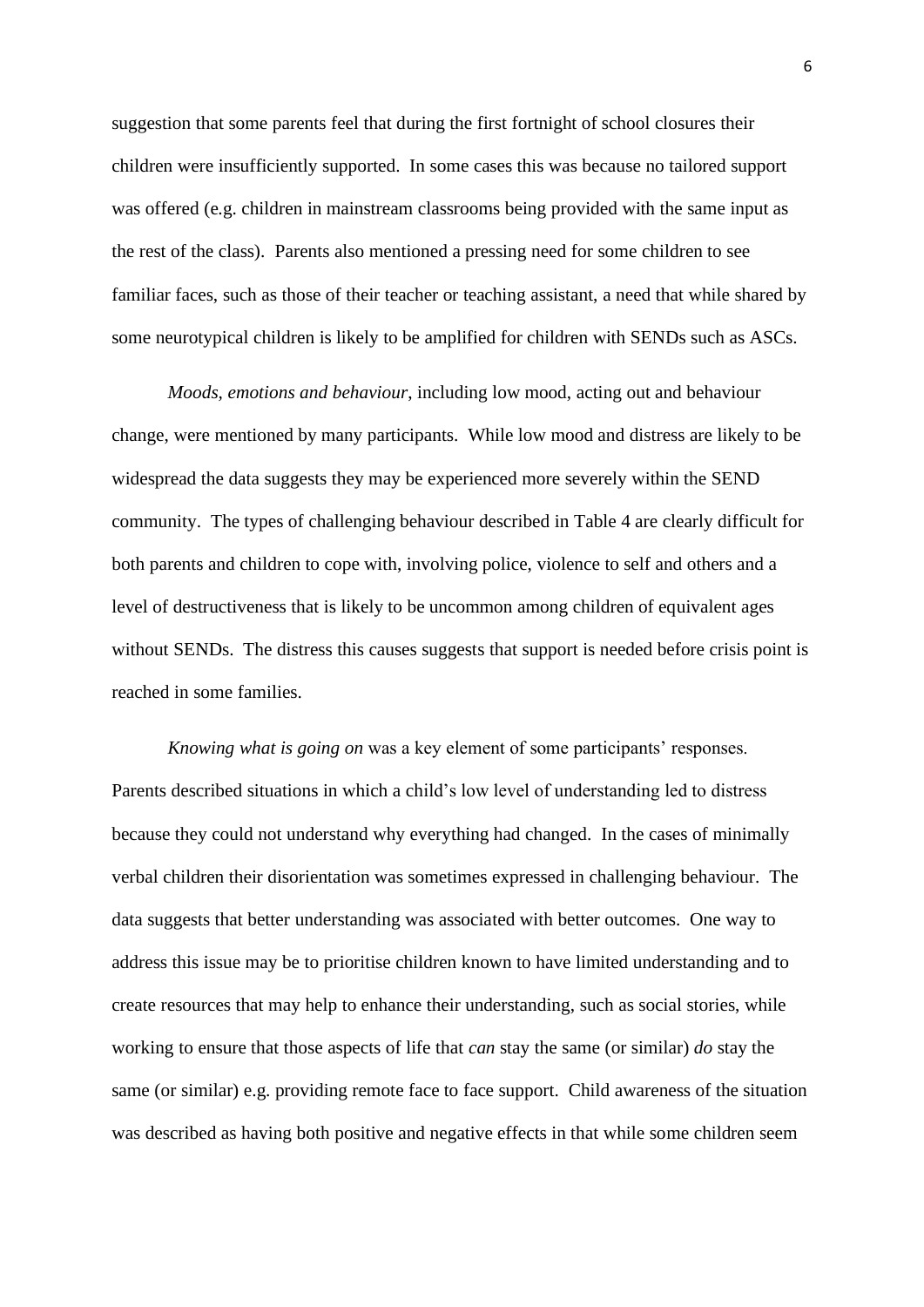oblivious to COVID-19 and have not minded the changes, others are frustrated for the reasons described above.

*Overwhelmed* was the penultimate category used to describe participants' responses. A substantial minority of parents described themselves as being stressed by the new demands that were placed on them, including meeting all of their child's special or additional needs without support, a break or respite, often alongside working and meeting the needs of others in the family. Given that this data was collected within two weeks of school closures we might expect this situation to worsen over time.

*Minimal or positive impact* was described by a substantial minority of families for whom the impact of COVID-19 was not perceived as harmful. It was notable that positive emotions were often expressed in families where the child has a hard time at school and feels safest at home. For these children, self-isolation and social distancing may lead to a period of calm respite, creating a more relaxed environment for them and their families.

## Conclusion

The data presented here suggest that children with SENDs and their families are likely to be at greater risk of experiencing poor mental health, and to be under substantially greater pressure, than less vulnerable families during COVID-19. It is therefore important to assess the specific needs of these families and take concrete steps to meet them. These families were also asked what support they would like during COVID-19 and their responses are reported elsewhere (Toseeb et al. 2020). Frequently mentioned suggestions included specialist professional advice for parents focused on how to meet their child's educational and mental health needs; setting appropriate tasks and resources for home learning; and providing opportunities to see familiar faces, albeit remotely. The data presented here, from the same group of families, indicates that support along these lines would be beneficial to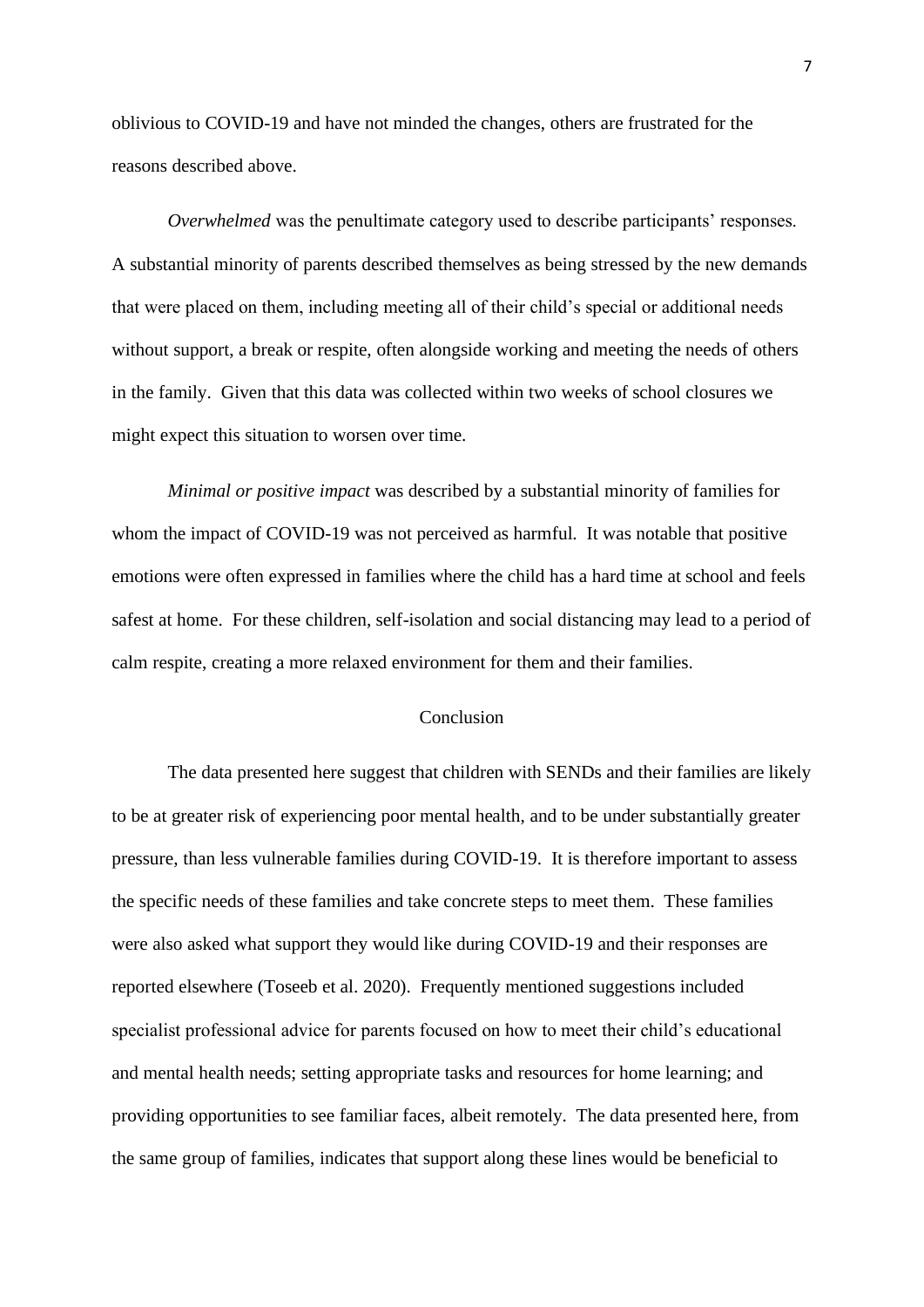many families with a child who has SENDs. Also, it is important to note that some families will not need or want additional support but that identifying those who are struggling, and providing tailored support, should represent a priority for education, health and social care during the coming weeks.

#### References

Altman, D.G. (1999). *Practical statistics for medical research.* New York: Chapman & Hall/CRC Press.

Bengtsson, M. (2016). How to plan and perform a qualitative study using content analysis. *NursingPlus Open*, *2*, 8-14.

Brunsting, N. C., Sreckovic, M. A., & Lane, K. L. (2014). Special education teacher burnout: A synthesis of research from 1979 to 2013. *Education and treatment of children*, 681-711.

Langher, V., Caputo, A., & Ricci, M. E. (2017). The potential role of perceived support for reduction of special education teachers' burnout. *International Journal of Educational Psychology*, *6*(2), 120-147.

McConnell, D., & Savage, A. (2015). Stress and resilience among families caring for children with intellectual disability: expanding the research agenda. *Current developmental disorders reports*, *2*(2), 100-109.

McStay, R. L., Trembath, D., & Dissanayake, C. (2014). Stress and family quality of life in parents of children with autism spectrum disorder: Parent gender and the double ABCX model. *Journal of autism and developmental disorders*, *44*(12), 3101-3118.

Osborne, L. A., McHugh, L., Saunders, J., & Reed, P. (2008). Parenting stress reduces the effectiveness of early teaching interventions for autistic spectrum disorders. *Journal of autism and developmental disorders*, *38*(6), 1092.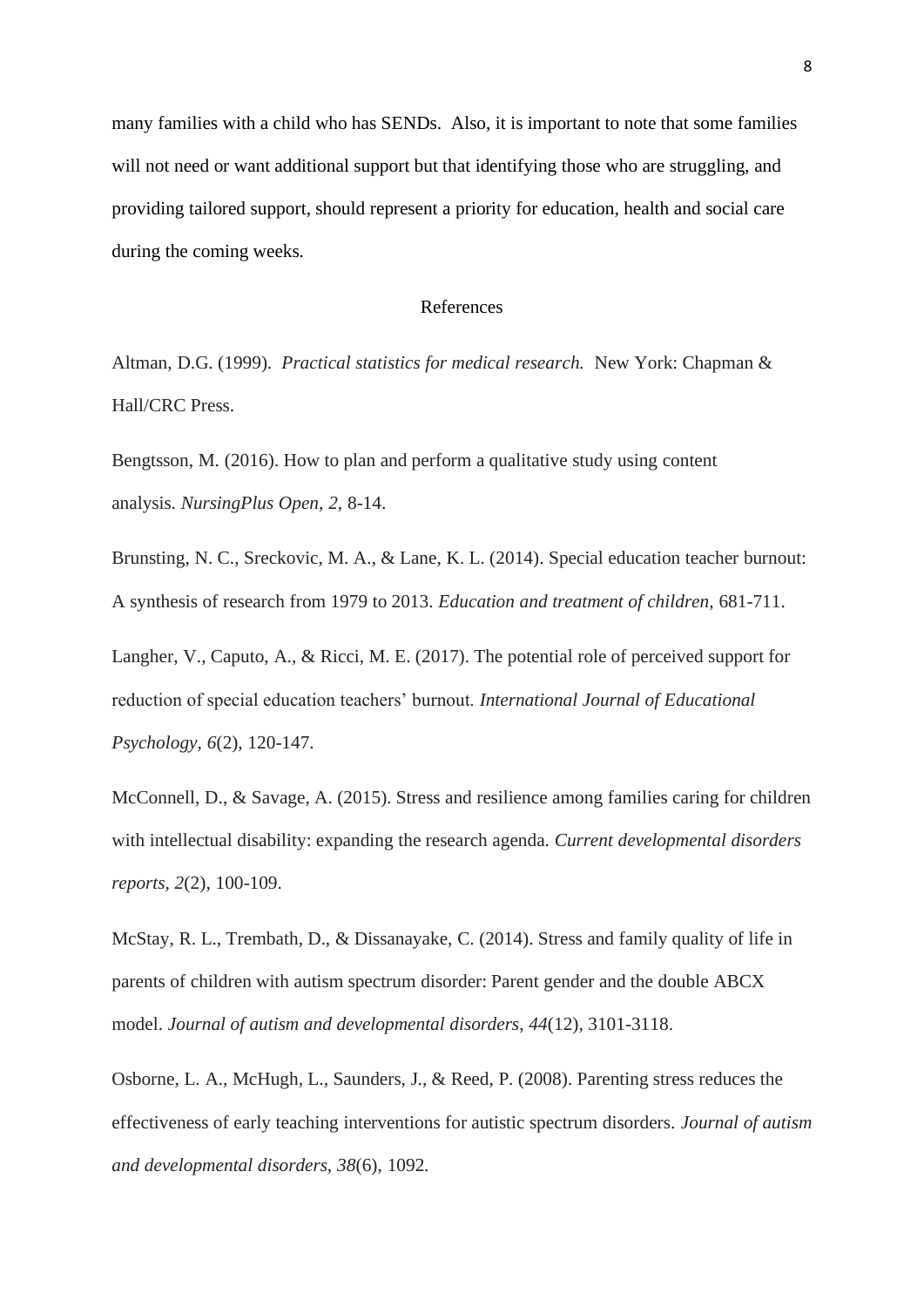Toseeb, U., Asbury, K., Code, A., Fox, L. & Deniz, E. (2020). Supporting families with children with Special Educational Needs and Disabilities during COVID-19. *PsyArXiv, doi:*  10.31234/osf.io/tm69k

van Steensel, F. J., & Heeman, E. J. (2017). Anxiety levels in children with autism spectrum disorder: a meta-analysis. *Journal of Child and Family Studies*, *26*(7), 1753-1767.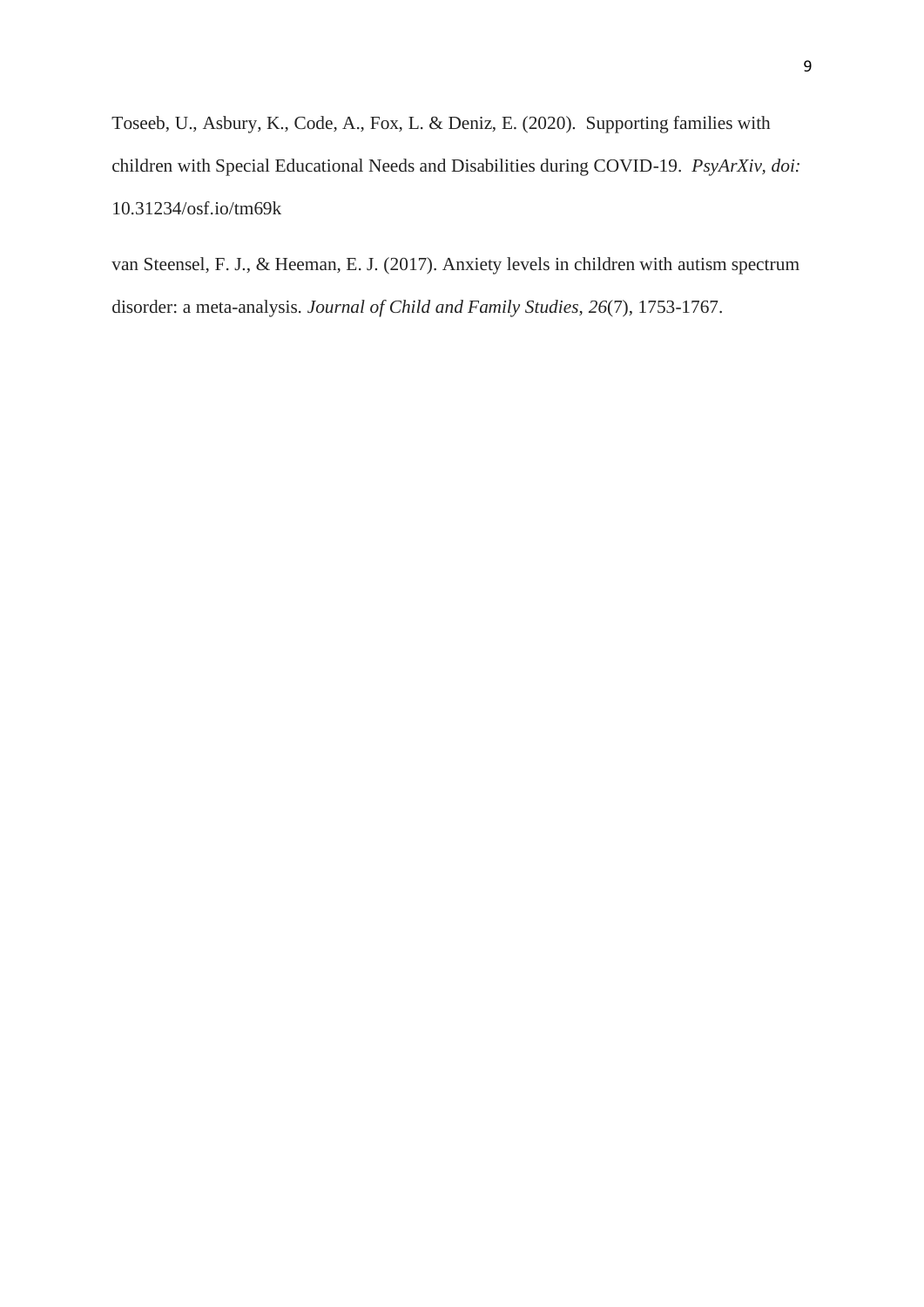| <b>Type of SEND</b>                               | N(%)      |
|---------------------------------------------------|-----------|
| <b>Autism Spectrum Conditions</b>                 | 197 (82%) |
| <b>Attention Deficit Hyperactivity Disorder</b>   | 56 (23%)  |
| <b>Attention Deficit Disorder</b>                 | 15(6%)    |
| <b>Developmental Coordination Disorder</b>        | 24 (10%)  |
| Developmental Language Disorder                   | 45 (19%)  |
| Dyslexia                                          | 21 (9%)   |
| Global Developmental Delay                        | 12(5%)    |
| <b>Physical Disability</b>                        | 14(6%)    |
| Speech Disorder or Impediment                     | 29 (12%)  |
| Social, Emotional, and Mental Health Difficulties | 76 (32%)  |
| <b>Sensory Processing Disorder</b>                | 11(5%)    |
| Visual Impairments                                | 12(5%)    |
| Other <sup>a</sup>                                | 44 (18%)  |

**Table 1: Type of special educational needs and disabilities as reported by the parent**

Note. Parents were asked to select all that applied to their child from a list. <sup>a</sup>Table only includes types of special educational needs and disabilities that were endorsed by >10 parents. The remainder were included in the other category, which includes conduct disorder, dyscalculia, dyspraxia, Down syndrome, epilepsy, hearing impairment, and moderate learning difficulties.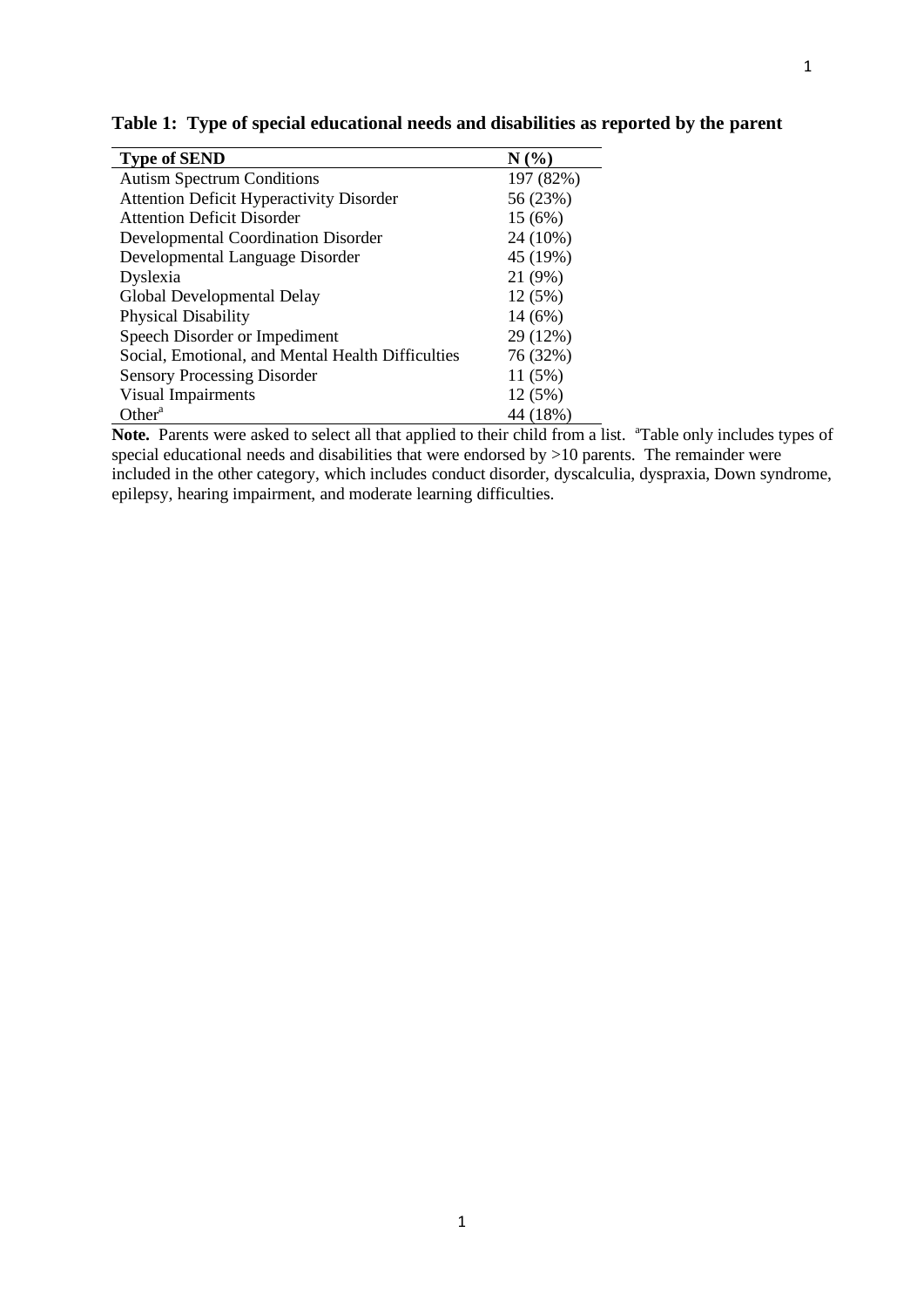| <b>CODE</b>                      | Fleiss' Kappa  | <b>Frequency</b> | <b>Confidence Intervals</b> |
|----------------------------------|----------------|------------------|-----------------------------|
| Anxiety (P)                      | 0.95           | 27               | $0.94 - 0.96$               |
| Distress (P)                     | 1.00           | 6                | $0.99 - 1.01$               |
| Fear $(P)$                       | 0.69           | 11               | $0.68 - 0.70$               |
| Low mood $(P)$                   | 0.72           | 8                | $0.72 - 0.73$               |
| Stress $(P)$                     | 0.77           | 10               | $0.76 - 0.78$               |
| Boredom (P)                      | 1.00           | $\overline{2}$   | $0.99 - 1.01$               |
| Overwhelmed (P)                  | 0.85           | 16               | $0.84 - 0.86$               |
| Anger $(P)$                      | $\ast$         | $\boldsymbol{0}$ | $\ast$                      |
| Positive emotions(P)             | 0.79           | 5                | $0.78 - 0.80$               |
| $No/low$ impact $(P)$            | 1.00           | $\overline{2}$   | $0.99 - 1.01$               |
| Lonely $(P)$                     | $\ast$         | $\boldsymbol{0}$ | $\ast$                      |
| Frustration (P)                  | $\ast$         | $\boldsymbol{0}$ | $\ast$                      |
| Uncertainty $(P)$                | 0.48           | $\overline{4}$   | $0.47 - 0.49$               |
| Always together (P)              | 0.72           | 8                | $0.72 - 0.73$               |
| Food $(P)$                       | 1.00           | $\overline{2}$   | $0.99 - 1.01$               |
| Concern for child's future (P)   | 0.77           | 10               | $0.76 - 0.78$               |
| Loss of specialist support $(P)$ | 1.00           | $\overline{4}$   | $0.99 - 1.01$               |
| Total responsibility (P)         | 0.48           | $\overline{4}$   | $0.47 - 0.49$               |
| Communication (P)                | $\ast$         | $\boldsymbol{0}$ | $\ast$                      |
| Self-efficacy (P)                | 0.64           | 6                | $0.63 - 0.65$               |
| Competing responsibilities (P)   | 0.84           | $\overline{7}$   | $0.84 - 0.85$               |
| Changes in routine (P)           | 1.00           | $\overline{2}$   | $0.99 - 1.01$               |
| Finance $(P)$                    | $-0.01$        | $\mathbf{1}$     | $-0.02 - 0.00$              |
| Loss of community $(P)$          | $\ast$         | $\boldsymbol{0}$ | $\ast$                      |
| School input (P)                 | 0.66           | 3                | $0.65 - 0.66$               |
| Under pressure $(P)$             | 1.00           | $\overline{2}$   | $0.99 - 1.01$               |
| Anxiety $(C)$                    | 0.90           | 34               | $0.89 - 0.91$               |
| Fear $(C)$                       | 0.72           | 8                | $0.72 - 0.73$               |
| No/low impact $(C)$              | 0.64           | 6                | $0.63 - 0.65$               |
| Stress $(C)$                     | 0.84           | $\boldsymbol{7}$ | $0.84 - 0.85$               |
| Low mood $(C)$                   | 1.00           | $\overline{4}$   | $0.99 - 1.01$               |
| Frustration (C)                  | 0.79           | 5                | $0.65 - 0.66$               |
| Distress $(C)$                   | 1.00           | 10               | $0.99 - 1.01$               |
| Confusion (C)                    | 1.00           | $\overline{4}$   | $0.99 - 1.01$               |
| Challenging behaviour (C)        | 0.76           | 22               | $0.75 - 0.76$               |
| Positive emotions (C)            | 1.00           | 6                | $0.99 - 1.01$               |
| Boredom (C)                      | 1.00           | $\overline{4}$   | $0.99 - 1.01$               |
|                                  | 0.63           | 9                | $0.62 - 0.64$               |
| Behaviour change (C)             | $-0.04$        | 3                | $-0.05 - 0.03$              |
| Sleep $(C)$                      |                |                  |                             |
| Change in routine $(C)$          | 0.72           | 25               | $0.71 - 0.73$               |
| Awareness $(C)$                  | 1.00           | 6                | $0.99 - 1.01$               |
| Understanding (C)                | 0.92           | 15               | $0.91 - 0.93$               |
| Friends (C)                      | 1.00<br>$\ast$ | 6                | $0.99 - 1.01$<br>∗          |
| Food $(C)$                       |                | $\boldsymbol{0}$ |                             |
| Communication (C)                | $-0.02$        | $\overline{c}$   | $-0.03 - 0.01$              |
| Motivation (C)                   | $-0.01$        | $\mathbf{1}$     | $-0.02 - 0.00$              |
| Loss of community $(C)$          | 0.36           | 5                | $0.35 - 0.37$               |

**Table 2: Intercoder Reliability for First Cycle Coding**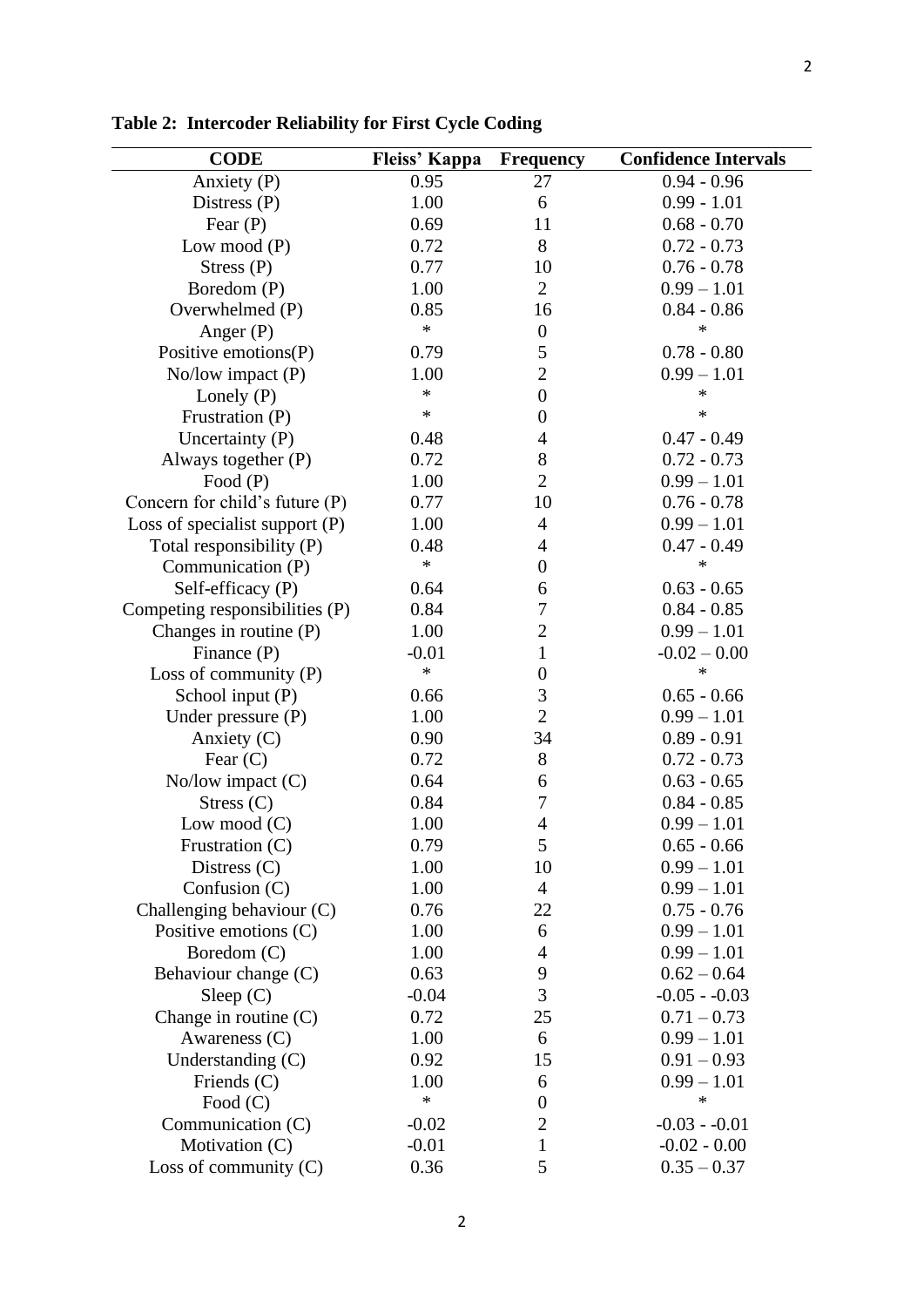\*Kappa was not calculated because the code was not used in the reliability checking sample on

3

n=43. Neither rater applying it to any participant implies perfect agreement.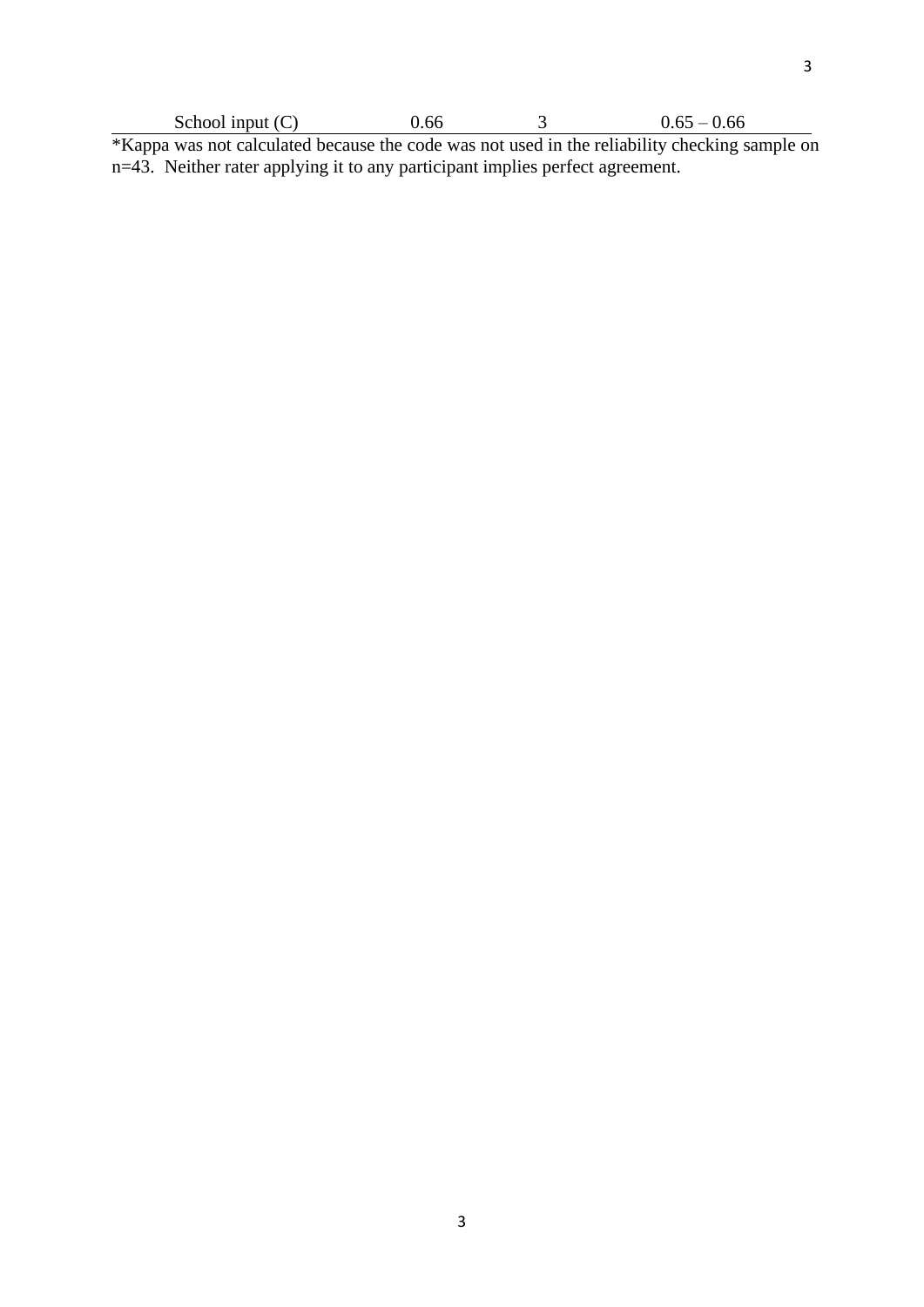| Code                                                     | Sub-code                           | <b>Frequency</b> |
|----------------------------------------------------------|------------------------------------|------------------|
| Anxiety (P)                                              |                                    | 106              |
|                                                          | Anxiety for self $(P)$             | $\overline{4}$   |
|                                                          | Anxiety for others (P)             | 17               |
|                                                          | Concern for child's future         | 27               |
|                                                          | General anxiety (P)                | 58               |
| Change in routine $(C)$                                  |                                    | 84               |
| Anxiety $(C)$                                            |                                    | 60               |
|                                                          | Anxiety for self $(C)$             | $\boldsymbol{7}$ |
|                                                          | Anxiety for others $(C)$           | 5                |
|                                                          | General anxiety (C)                | 48               |
| Challenging behaviour (C)                                |                                    | 44               |
| Understanding $(C)$                                      |                                    | 40               |
|                                                          | Limited understanding helps $(C)$  | $\overline{2}$   |
|                                                          | Limited understanding hurts $(C)$  | 34               |
|                                                          | Good understanding helps (C)       | $\mathfrak{2}$   |
|                                                          | Good understanding hurts (C)       | $\overline{2}$   |
| Fear $(P)$                                               |                                    | 34               |
|                                                          | Fear for self $(P)$                | 6                |
|                                                          | Fear for others $(P)$              | 9                |
|                                                          | General fear (P)                   | 19               |
| No/low impact $(C)$                                      |                                    | 33               |
| Fear $(C)$                                               |                                    | 31               |
|                                                          | Fear for self $(C)$                | $\overline{7}$   |
|                                                          | Fear for others $(C)$              | $\overline{7}$   |
|                                                          | General fear (C)                   | 17               |
| Overwhelmed (P)                                          |                                    | 30               |
| Loss of friends and community $(C)$                      |                                    | 29               |
|                                                          | Friends $(C)$                      | 14               |
|                                                          | Loss of community $(C)$            | 15               |
| Stress $(P)$                                             |                                    | 28               |
| Specialist input (P/C)                                   |                                    | 26               |
|                                                          | School input $(P/C)$               | 14               |
|                                                          | Loss of specialist support $(P/C)$ | 12<br>24         |
| Positive emotions $(C)$                                  |                                    | 23               |
| No/low impact (P)<br>Distress $(C)$                      |                                    | 22               |
| Awareness $(C)$                                          |                                    | 19               |
|                                                          | Limited awareness helps $(C)$      | $\boldsymbol{7}$ |
|                                                          | Limited awareness hurts $(C)$      | 9                |
|                                                          | Good awareness helps (C)           | $\mathfrak{Z}$   |
|                                                          |                                    | 19               |
| Competing responsibilities (P)<br>Changes in routine (P) |                                    | 19               |
| Behaviour change (C)                                     |                                    | 18               |
| Low mood $(P)$                                           |                                    | 18               |
| Uncertainty $(P)$                                        |                                    | 17               |
| Self-efficacy (P)                                        |                                    | 16               |
|                                                          |                                    |                  |
| Distress (P)                                             |                                    | 15               |

## **Table 3: Frequencies for final agreed codes**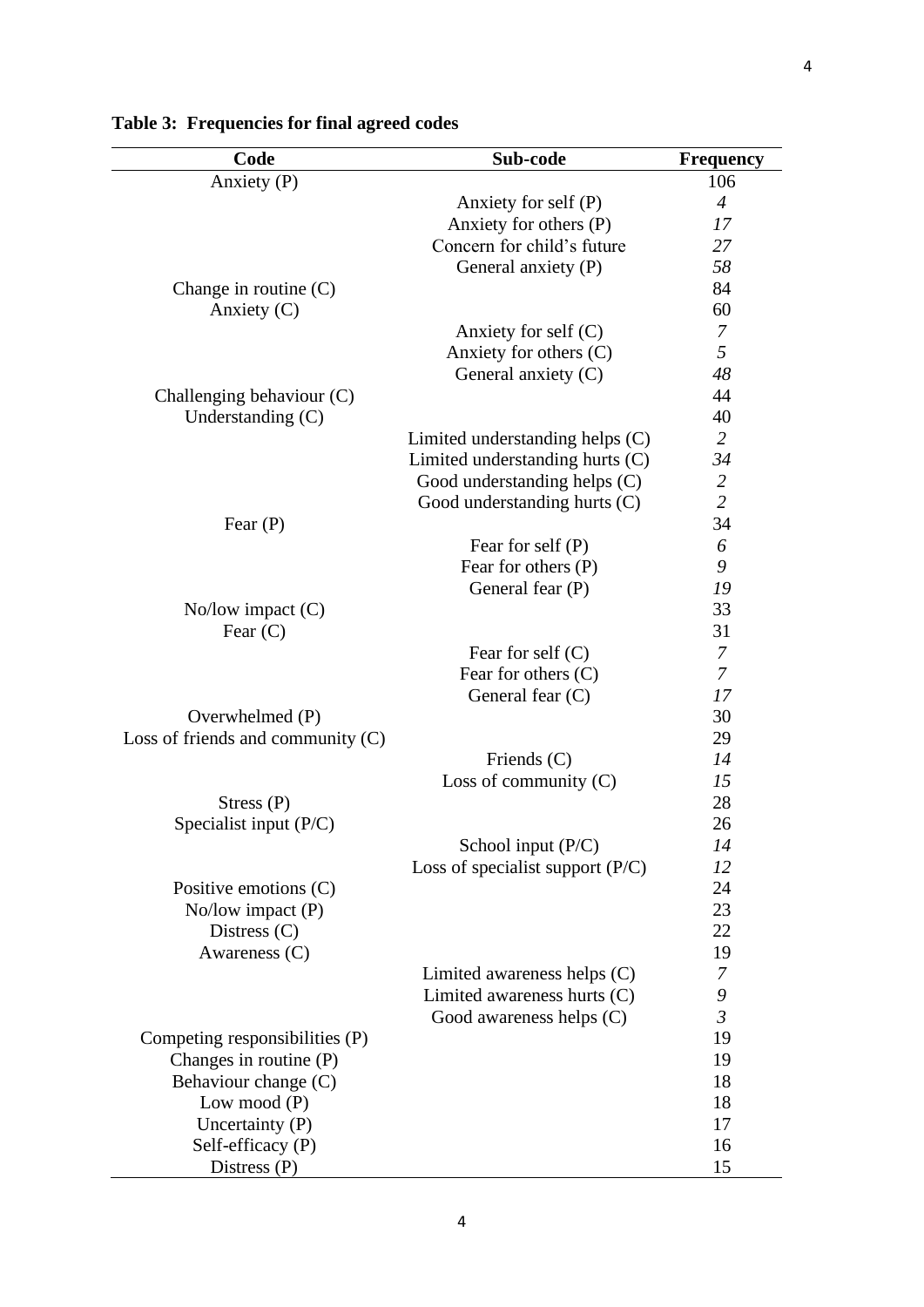|                        | 14 |
|------------------------|----|
|                        | 13 |
|                        | 13 |
|                        | 12 |
|                        | 12 |
|                        | 11 |
|                        | 11 |
| Good communication (P) | 3  |
| Poor communication (P) | 8  |
|                        | 11 |
|                        | 11 |
|                        | 10 |
|                        | 10 |
|                        |    |
|                        |    |

Note: In all cases (P) denotes that the code relates to the parent/carer and (C) denotes that the code relates to the child. We only report codes that were mentioned at least 10 times (other than sub-codes). The 9 codes that were excluded on this basis (with frequencies in brackets) are: Boredom  $(P,7)$ ; Lonely  $(P,5)$ ; Frustration  $(P,5)$ ; Food  $(P,5)$ ; Food  $(C,5)$ ; Communication  $(C,3)$ ; Loss of Community (P,6); Anger (P,2); Under Pressure (P,4).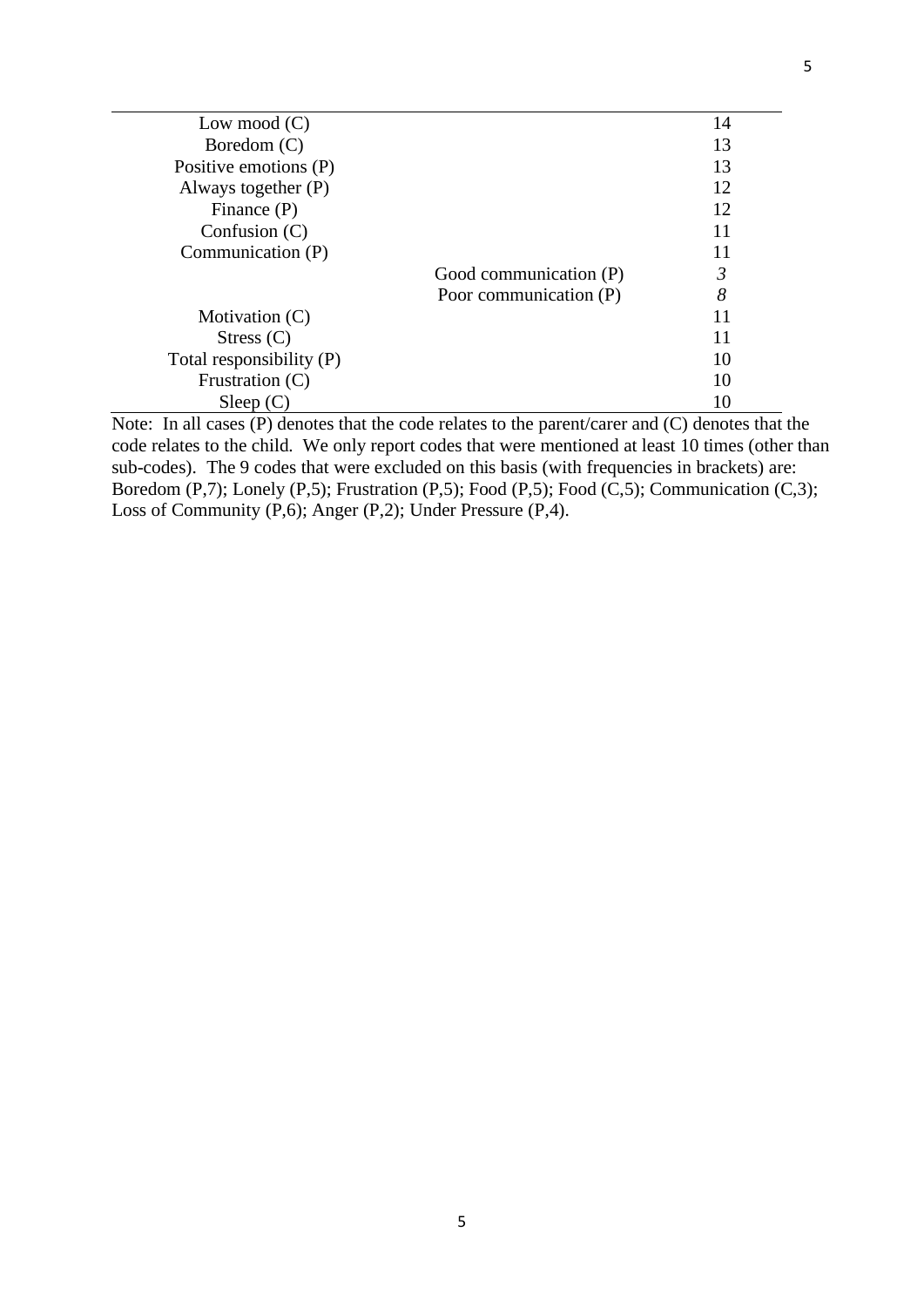| Category | <b>Sub-Category</b> | <b>Codes</b>                                                                                | <b>Meaning Unit</b>                                                                                                                                                                                                                                                                                                                                        |
|----------|---------------------|---------------------------------------------------------------------------------------------|------------------------------------------------------------------------------------------------------------------------------------------------------------------------------------------------------------------------------------------------------------------------------------------------------------------------------------------------------------|
| Worry    | Worry for self      | Anxiety for self (P and C)<br>Fear for self (P and C)                                       | I have 2 children with ASD and one has OCD - my eldest son. He's<br>beside himself constantly washing. This child was off school the<br>week before we were told to as he was sure he was going to die.<br>Was using a hand sanitiser a day. Irrational thinking. Has become<br>even more aggressive and curls up repeating I'm scared I'm just<br>scared. |
|          |                     |                                                                                             | He will not leave his room, he's worried the family has it and will<br>give it to him.                                                                                                                                                                                                                                                                     |
|          | Worry for others    | Anxiety for others (P and C)<br>Concern for child's future (P)<br>Fear for others (P and C) | My son is very worried about seeing his grandparents as he feels he<br>may infect my father who has underlying health issues. He tells him<br>he will go and see him and then doesn't want to go.                                                                                                                                                          |
|          |                     |                                                                                             | I worry I'm not doing home Ed correctly, and that my son will fall<br>even further behind at school due to my failings.                                                                                                                                                                                                                                    |
|          |                     |                                                                                             | He only eats a limited amount of very specific things which means<br>we have to shop almost daily, putting ourselves at risk more than we<br>would if we didn't have to. Unlike other children, my boy will NOT<br>eat if he's hungry enough. He will starve!                                                                                              |
|          |                     |                                                                                             | I was fine until the government implemented the who lives who dies<br>policy this has made me very worried and anxious about if my<br>children do require care if they will get it.                                                                                                                                                                        |
|          | General worry       | General anxiety (P and C)<br>General fear (P and C)<br>Sleep $(C)$                          | she's wanted to sleep comfortably curled up in a large plastic<br>storage box (on the floor next to her bed) for a few nights now                                                                                                                                                                                                                          |

**Table 4: Categories, Sub-Categories, Codes and Examples**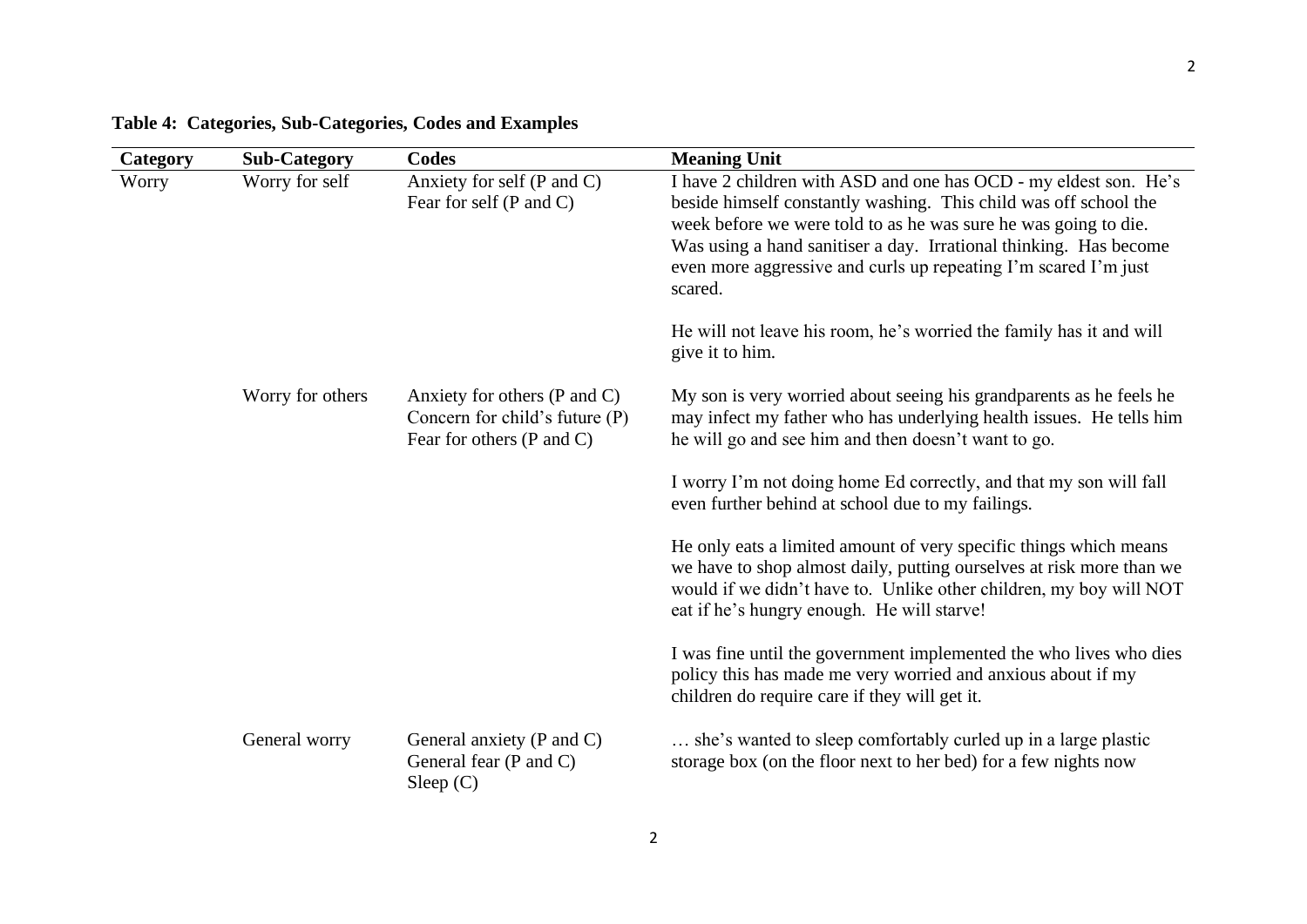|      |                                               |                                                            | instead of her bed. She wants to spend a large part of her days<br>watching her tablet inside of the box too.                                                                                                                |
|------|-----------------------------------------------|------------------------------------------------------------|------------------------------------------------------------------------------------------------------------------------------------------------------------------------------------------------------------------------------|
|      |                                               |                                                            | My son's anxiety is sky high, his hands and arms are red raw from<br>constant washing despite me frequently applying e45. He has<br>started to pick at the dry skin making it worse.                                         |
| Loss | Loss of support<br>networks and<br>structures | Loss of friends and community<br>(C)<br>Boredom (C)        | Our entire support network has been taken away from us, including<br>family. I am a single parent of twins, both who have complex<br>learning difficulties and the thought of having to manage alone fills<br>me with dread. |
|      |                                               |                                                            | his world has been turned upside down, no school, no church, no<br>music lessons, no karate, no seeing friends and family, and he<br>doesn't understand why.                                                                 |
|      |                                               |                                                            | She's also bored at home as she thrives from contact with staff and<br>pupils.                                                                                                                                               |
|      | Loss of specialist<br>input                   | School input $(P/C)$<br>Loss of specialist support $(P/C)$ | We have received no support from my SEN school and I don't know<br>his routine or how to meet his needs                                                                                                                      |
|      |                                               |                                                            | Homeschooling is difficult as the work sent from school isn't<br>appropriate (his sister is 4 years younger and they sent home exactly<br>the same work, which is no good for his self-esteem)                               |
|      |                                               |                                                            | The pandemic makes me worry for my son as I fear he will fall<br>behind even further without the specialist teaching or having access<br>to his speech and language therapist.                                               |
|      |                                               |                                                            | It looks like special needs students are left with no support in place<br>and they have been discriminated by not providing them online                                                                                      |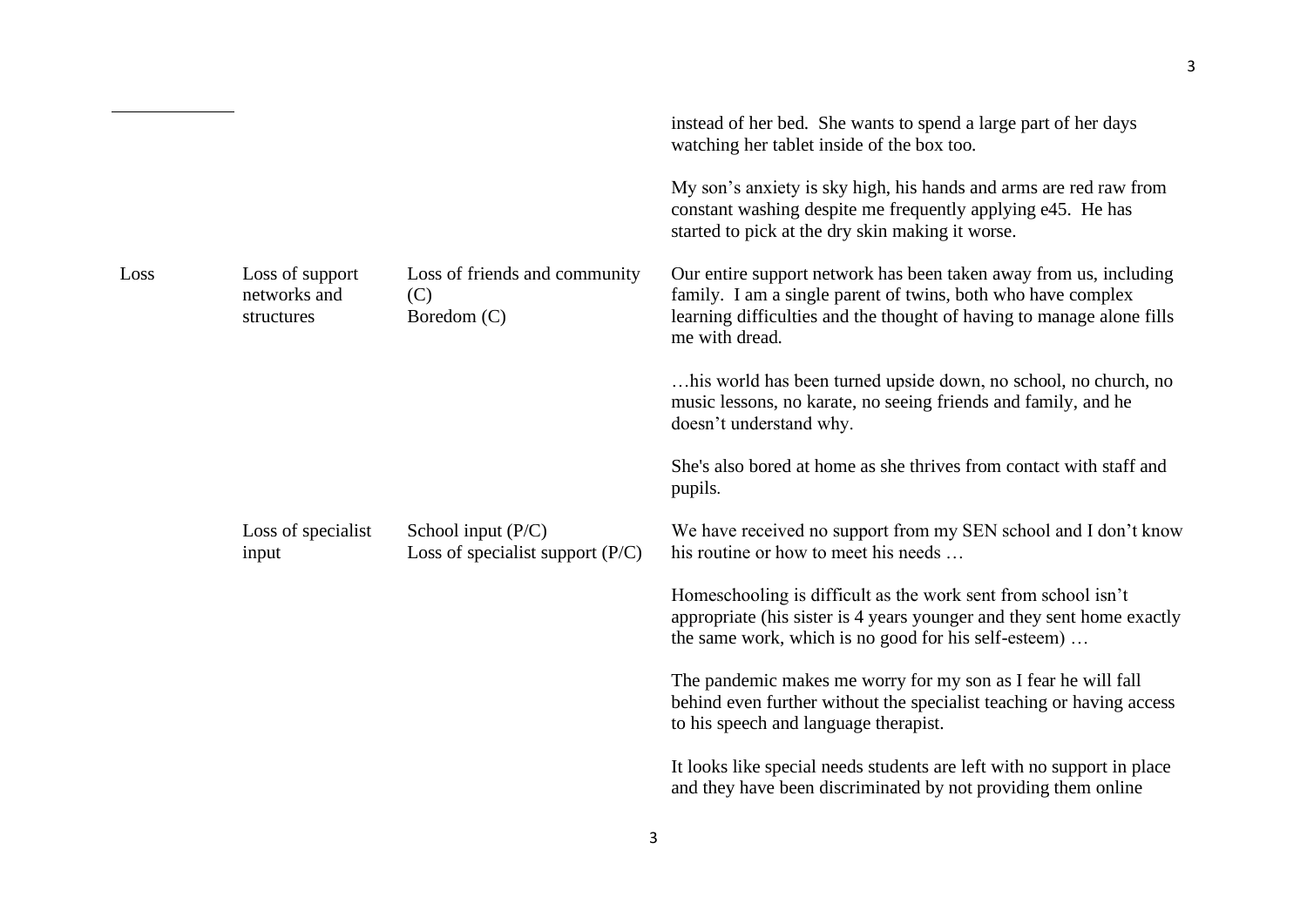|                       |                       |                                                     | classes or worksheets like their neurotypical peers and this has left<br>so many parents in limbo.                                                                                                                                                                                                                                                                                                         |
|-----------------------|-----------------------|-----------------------------------------------------|------------------------------------------------------------------------------------------------------------------------------------------------------------------------------------------------------------------------------------------------------------------------------------------------------------------------------------------------------------------------------------------------------------|
|                       | Loss of routine       | Change in routine $(P \text{ and } C)$              | Lack of structure and the routine of school has meant that B is more<br>anxious, hyper and lashing out. B will not attempt school work at<br>home as home is home and school is school and they do not mix.                                                                                                                                                                                                |
|                       |                       |                                                     | We have had to reorganise businesses, mortgages, 20 staff wages,<br>taking no income for ourselves next month so preparing for that,<br>cancelling financial arrangements, taking food and medication to<br>elderly parent, sorting out child with Down syndrome who's<br>residential school have a pupil tested positive for CV, whilst<br>cooking, baking with children, reading and cleaning constantly |
|                       | <b>Financial</b> loss | Finance (P)                                         | I had just set things up so that I could have some respite and time to<br>work from home but now my job is gone (zero hours contract)                                                                                                                                                                                                                                                                      |
| Mood,<br>emotions and | Feeling down          | Low mood $(P \text{ and } C)$<br>Distress (P and C) | My son is crying all the time and said that he cannot handle all this.<br>He has started talking to people who are not there.                                                                                                                                                                                                                                                                              |
| behaviour             |                       |                                                     | Last night he said he wants to die but couldn't say why.                                                                                                                                                                                                                                                                                                                                                   |
|                       |                       |                                                     | Like I'm drowning and nobody can see me.                                                                                                                                                                                                                                                                                                                                                                   |
|                       | Acting out            | Challenging behaviour (C)<br>Frustration (C)        | My son will not stay in everyday - it's so difficult. My daughter has<br>reported him to the police.                                                                                                                                                                                                                                                                                                       |
|                       |                       |                                                     | My son is being more disruptive at home. Wiping food into the<br>carpet and over the walls, breaking toys and ripping up books.                                                                                                                                                                                                                                                                            |
|                       |                       |                                                     | He misses school terribly and this shows in his behaviour which I<br>am struggling with. He throws any object he can get his hands on                                                                                                                                                                                                                                                                      |

4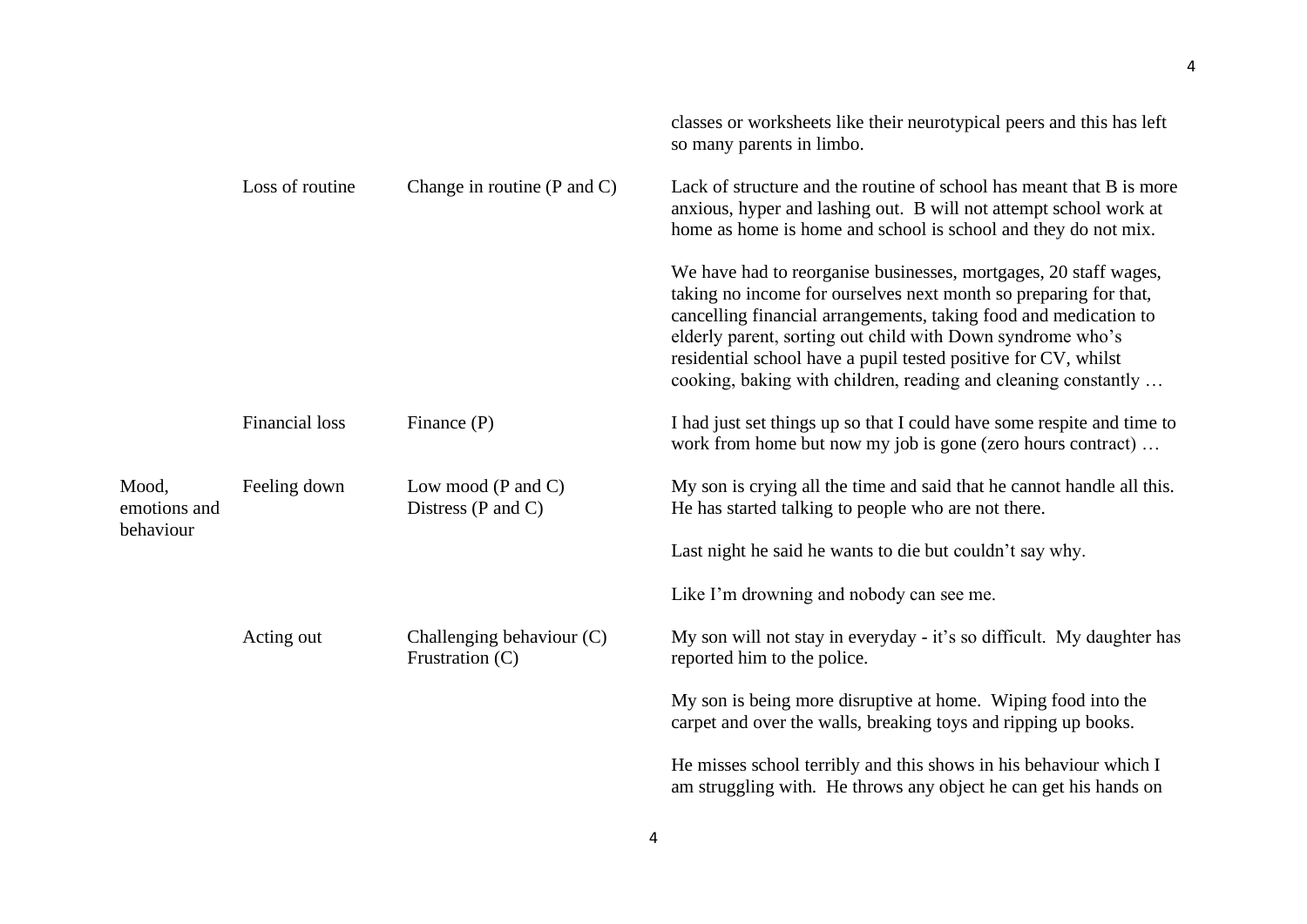|                                |                          |                                                                                                                 | and throw across the room. He bites himself and me, screams and<br>cries running around the house.                                                                                                         |
|--------------------------------|--------------------------|-----------------------------------------------------------------------------------------------------------------|------------------------------------------------------------------------------------------------------------------------------------------------------------------------------------------------------------|
|                                | Behaviour change         | Behaviour change (C)<br>Motivation (C)                                                                          | My daughter has started stimming constantly, has constant violent<br>outbursts (which she doesn't have often usually) and has started<br>having night terrors.                                             |
|                                |                          |                                                                                                                 | upset that all the work gone into GCSE has been wasted, finding<br>it hard to get motivated doing any work when GCSEs will now be<br>decided by a panel                                                    |
| Knowing<br>what is going<br>on | Positive<br>implications | Self-efficacy (P)<br>Limited awareness helps (C)<br>Limited understanding helps (C)<br>Good awareness helps (C) | My son asked some initial questions which I answered about the<br>outbreak, his school language unit were also good in supporting the<br>children to understand, and he is not currently worried about it. |
|                                |                          | Good understanding helps (C)<br>Good communication (P)                                                          | We are very fortunate that R is very clever and if you explain<br>something in enough detail that can really allay a lot of her stresses.                                                                  |
|                                | Negative<br>implications | Confusion $(C)$<br>Uncertainty $(P)$<br>Limited understanding hurts (C)<br>Good awareness hurts (C)             | My daughter doesn't understand why she can't see her family and<br>that's made her feel quite sad and lonely, sometimes thinking it's a<br>punishment for something she might have done                    |
|                                |                          | Good understanding hurts (C)<br>Poor communication (P)                                                          | My son has no idea why his whole world has been turned upside<br>down and why none of the things he loves are  available to him.                                                                           |
| Overwhelmed                    | Too much                 | Total responsibility (P)<br>Competing responsibilities (P)<br>Overwhelmed (P)                                   | Working from home and having a child with SEN is near enough<br>impossible. Affecting our mental health negatively.                                                                                        |
|                                |                          | Always together (P)                                                                                             | I have felt completely unprepared for the reality of dealing with her<br>24/7 without any support or respite, as her behaviour is extremely<br>challenging and she can become very physical.               |
|                                |                          |                                                                                                                 |                                                                                                                                                                                                            |

5